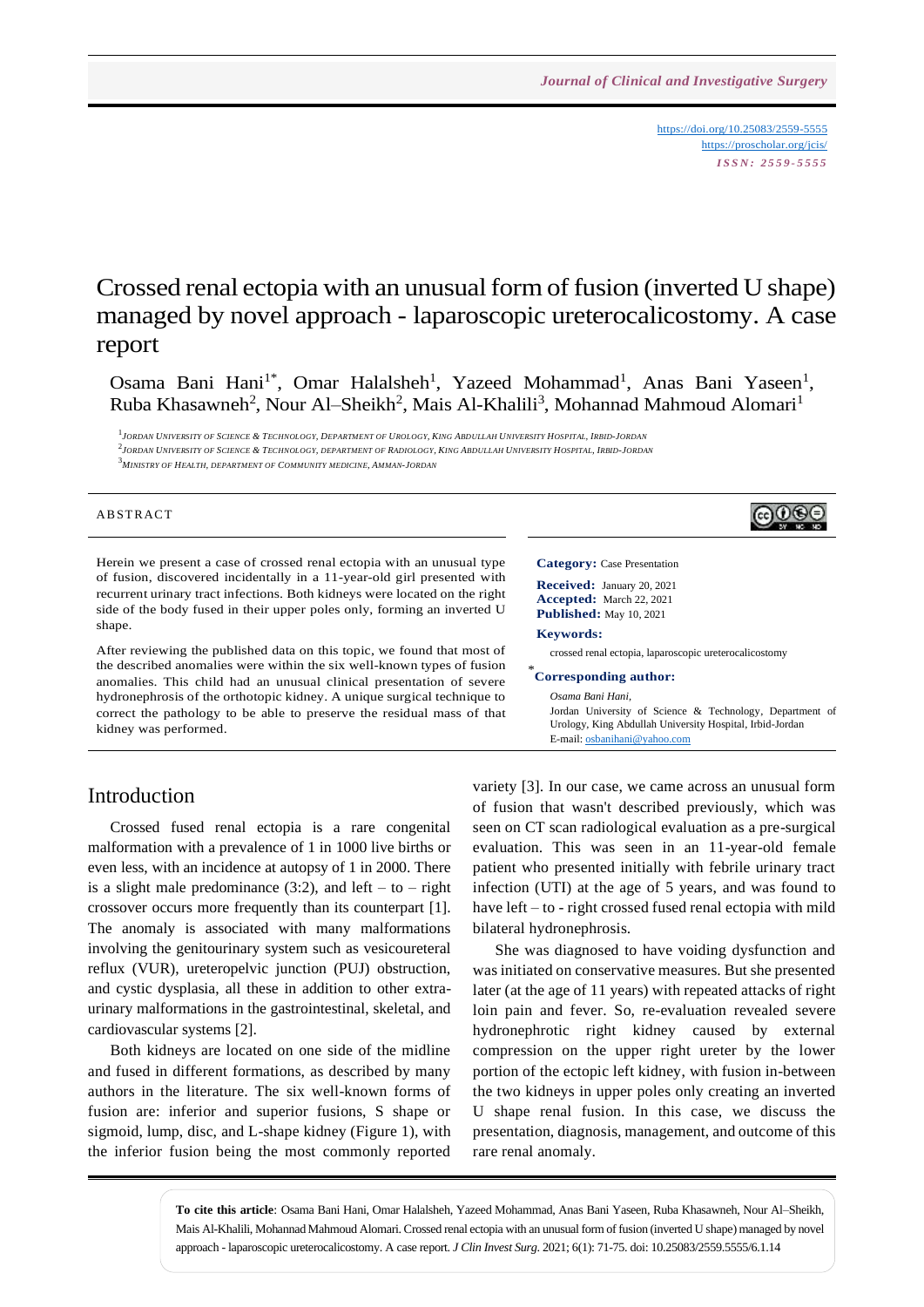

**Figure 1**: A-F. This figure shows the most commonly reported form of fusion, with type A being the most common while type F is the least common. Note that, in all cases of fusion, each ureter intersects the bladder in its orthotopic position.





- A. Marked right sided hydronephrosis
- B. Dilatation of proximal right ureter
- C. Left kidney with no hydronephrosis

# Case presentation

An 11-year-old female patient presented to our pediatric urology clinic complaining of recurrent attacks of right loin pain and febrile UTIs. This was after 6 years of close follow-up for her initial presentation of lower urinary tract symptoms and afebrile UTI. She was investigated and found to have a positive urine culture treated by oral antibiotics. Subsequently, she again presented another proven UTI, and the urinary tract ultrasound (UUS) revealed that both kidneys are located on the right side of the body with mild bilateral hydroureteronephrosis.

Voiding cystourethrogram (VCUG) was performed and showed smooth looking bladder without vesicoureteral reflux. As the child was suffering from chronic constipation, the diagnosis was bladder-bowel syndrome and was instructed on a conservative management plan. Unfortunately, she presented later at the age of 11 years with recurrent febrile right pyelonephritis. Her UUS showed severe hydronephrosis of the right (customarily located) kidney with the dilated upper ureter. No hydronephrosis of ectopic left fused kidney was detected (Figure 2: A-C).

Subsequently, VCUG and nuclear imaging (MAG3) were done for further assessment (Figure 3). VCUG showed no vesicoureteral reflux on either side, and MAG3 showed normally functioning crossed left kidney with preserved function and no hydronephrosis. The right kidney was poorly functioning and with non-obstructed (delayed) hydronephrosis.

Diagnostic cystourethroscopy and bilateral retrograde pyelogram were performed, showing normal-looking bladder and trigone with both ureteric orifices located on their normal orthotopic anatomical positions (Figure 4). Retrograde bilateral pyelograms showed severely dilated right renal pelvis caused by external compression on the proximal right ureter by the crossed left kidney, so the right double J stent was inserted.

Computed tomography with IV contrast (CT scan) was performed and showed left-to-right crossed renal ectopia. A fusion of the upper poles only with marked compression of the crossed kidney on the proximal ureter of the orthotopic kidney (creating severe right hydronephrosis) was noted, and right JJ stent in situ (Figure 5). Both renal vasculatures were normally distributed, in addition to the extra-renal arterial branch arising from the right renal artery to the upper pole of the left crossing kidney. The lower pole of the left kidney was supplied by left renal artery (Figure 6).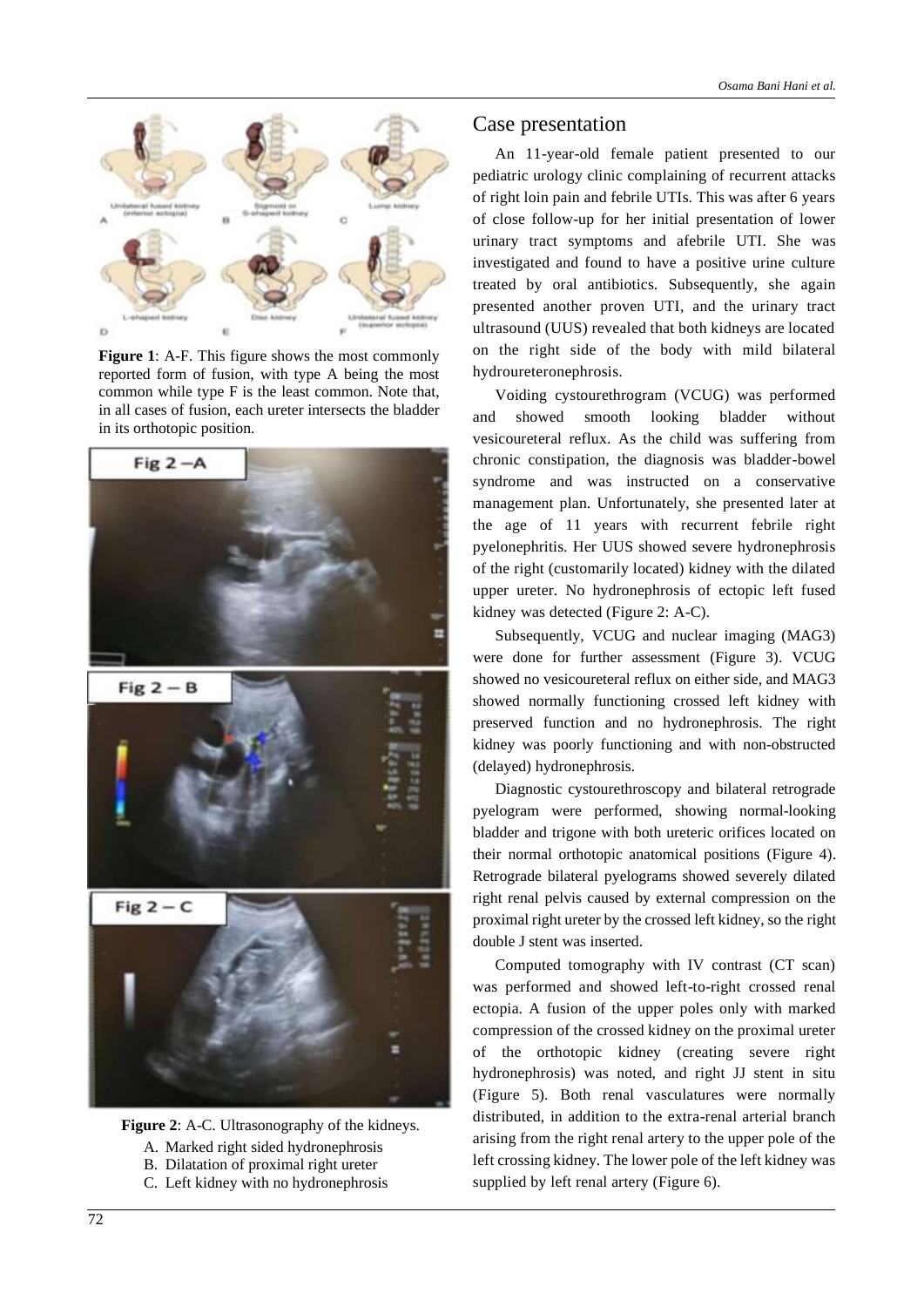

**Figure 3**. The diuretic renography. (MAG3) shows that there is an evidence of delayed contrast excretion on the right side and marked decrease in relative function, 27%.

 $\mathrm{B}$ lue-upper-curve = right kidney  $^{\circ}$ Green-lower-curve = left kidney



**Figure 4**: A-B. The bilateral retrograde pyelogram shows the external compression exerted on the right proximal ureter (PUJ area) by the left crossed kidney (A), and the right ureteric stent insertion (B).

\* straight arrow = right ureter

\* broken arrow = left ureter



**Figure 5**: A-B. An enhanced CT scan of the abdomen and pelvis which shows the unusual fusion between both kidneys (upper poles only fusion or inverted U shape fusion). A is the coronal view and B is the axial view.

Double-line arrows = right kidney; One-line arrows = left kidney; Broken arrow  $=$  DJ stent





**Figure 6-A**. Broken arrows represent the right renal artery; the straight arrow represents a small branch that arises from the right renal artery and supplies the upper pole of the left kidney.

**Figure 6-B**. The arrow represents the left renal artery that supplies the lower portion of the left kidney.

Later, the patient underwent a laparoscopic right ureterocalicostomy (Figure-7). Thus, the right ureter was mobilized away from the compressing ectopic left lower pole of the kidney, and re-anastomosed to the most dependent atrophic lower pole of the right kidney with interrupted 4/0 vicryl stitches over 4.8/20 cm JJ stent.



**Figure 7-A**. The anatomy of the right kidney after completing dissection, straight arrow represents the right ureter, Broken arrow represents right renal pelvis and the Double line arrow represents right lower calyx. The left kidney is not visible because it was retracted away.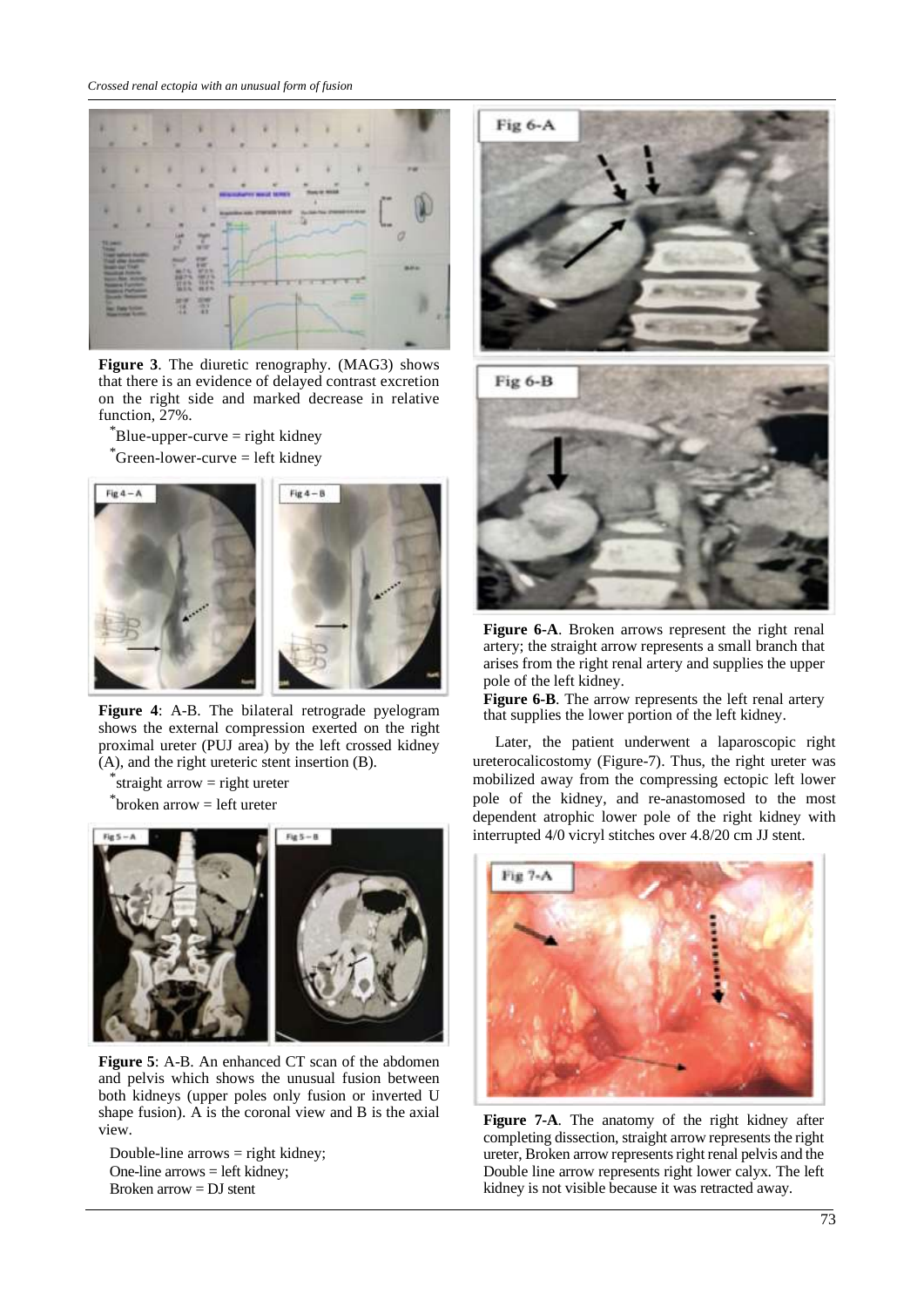

**Figure 7-B**. This image shows the right renal pelvis (Broken arrow) after complete dissection.



**Figure 7-C**. This image shows the right lower ureterocalicostomy after completing anastomosis, in which the right ureter (Straight arrow) was connected to the right lower calyx (Double-line arrow) in tension free, watertight anastomosis over the JJ stent. The Double-line Broken arrow represents the site of anastomosis.

The surgical time was about 100 minutes, with no documented complications, a smooth recovery period, no significant events, and two days of hospitalization. The stent is expected to be removed after a few weeks.

#### **Discussions**

Crossed renal ectopia is a relatively uncommon congenital kidney anomaly; in 90% of cases, the crossed kidney fuses with the orthotopic kidney. There are six types of fusion that have been already described in Introduction (Figure-1, A-F). In the present case, the fusion occurred in an unusual form (only upper pole or inverted U shape fusion, an incomplete disc fusion), and to the best of our knowledge, this is a unique type of crossed renal ectopia with fusion. This form of fusion was associated with a complication related to the crossed kidney's anatomic position, which has led to the compression of the proximal right ureter. As a result, the orthotopic kidney had irreversible changes with a marked reduction of its function.

Patient diagnosed with crossed fused renal ectopia are generally asymptomatic. They are usually diagnosed accidentally during investigations for nonspecific urological symptoms. The most commonly used is ultrasound of the abdomen and pelvis, which is often useful in urological evaluation or other associated abnormalities [3,4]. Sometimes patients might present with loin pain, hematuria, urinary tract infection, or symptoms related to the associated anomalies.

Associated renal abnormalities are variable, such as VUR, which is most common, in addition to PUJO in the ectopic kidney and hypoplastic or dysplastic ectopic kidney [5, 6], and rarely even the formation of kidney stones [7]. The increased possibility of associated renal abnormalities underscores the importance of extensive urological evaluation and long-term follow-up for affected children.

Patients with asymptomatic cross-renal ectopia and no biochemical or radiological evidence of renal failure or even kidney impairment do not require surgery. However, when surgery is indicated, comprehensive and thorough imaging such as contrast enhanced CT or MRU should be performed. These investigations are able to clarify the exact anatomy of renal pathology, the type of fusion and to assess the vascularity that tends to be abnormal in most cases [8].

Different surgical options were suggested to correct the associated anomalies, such as ureteric reimplantation, dismembered pyeloplasty, pelvi-pelvostomy, and different laparoscopic surgical procedures [9,10]. To the best of our knowledge, laparoscopic ureterocalicostomy, as performed in this case, was not previously reported.

Usually, these patients need regular follow up for the possibility of renal disorders, especially for the ectopic kidney [3,11]. Such investigations include measurement of the total and split renal function, proteinuria and blood pressure [12], which did not apply in our case where the injury was to the orthotopic normally located right kidney.

#### Conclusions

Crossed renal ectopia with fusion is a rare congenital anomaly that is usually clinically silent and does not require intervention. But it can also become symptomatic with long-term clinical sequelae, which requires prompt diagnosis and management. It may also be present in an unusual form other than those mentioned in the literature, such as only the upper poles or the inverted U-shaped fusion. Laparoscopic ureterocalicostomy may be a good option in such cases, with satisfactory long-term results and safety.